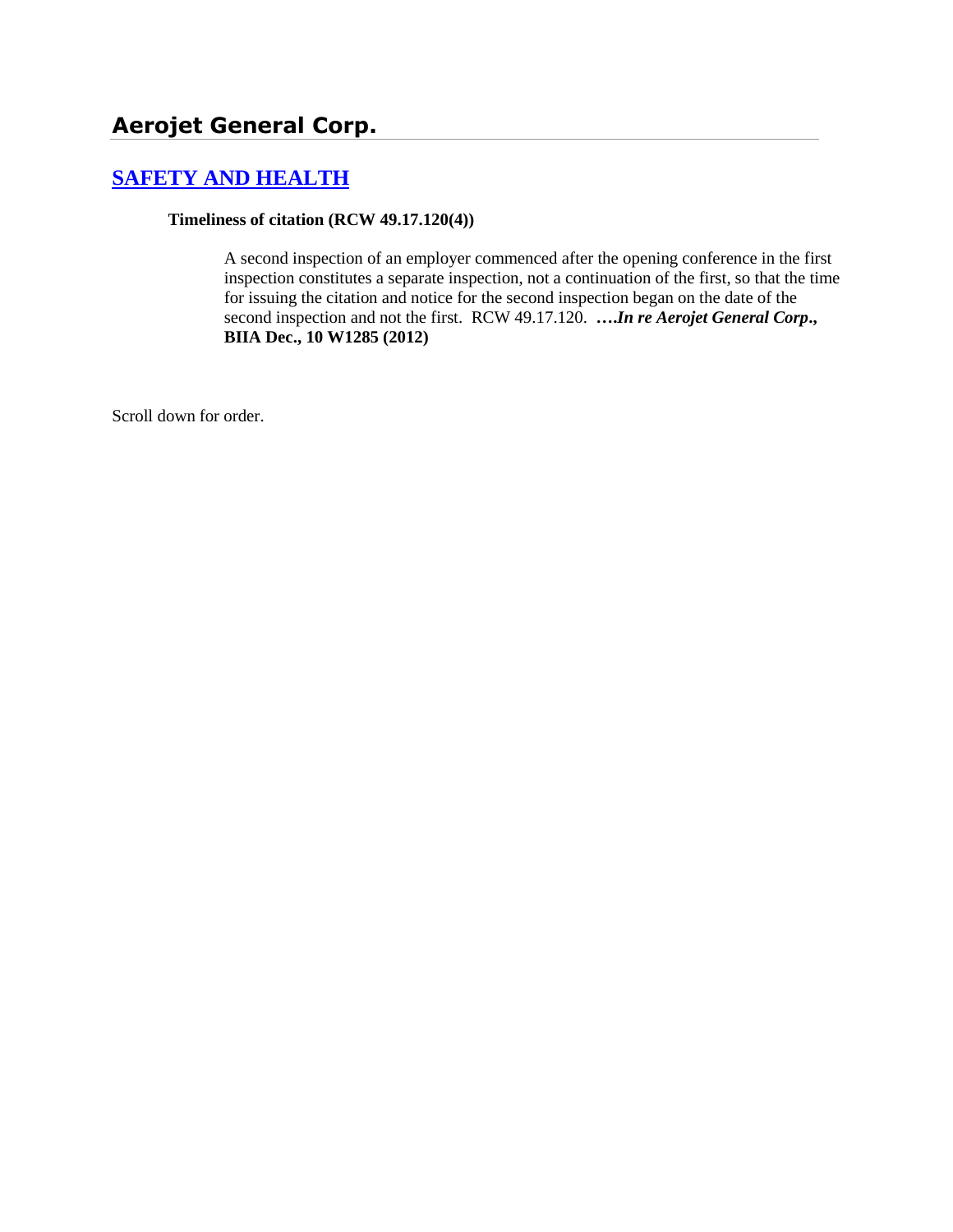### **BEFORE THE BOARD OF INDUSTRIAL INSURANCE APPEALS STATE OF WASHINGTON**

| 1      | IN RE:<br>AEROJET GENERAL CORP.            | <b>DOCKET NO. 10 W1285</b>                                       |
|--------|--------------------------------------------|------------------------------------------------------------------|
| 2      |                                            | <b>ORDER VACATING PROPOSED DECISION</b>                          |
| 3      | <b>CITATION &amp; NOTICE NO. 314419573</b> | AND ORDER AND REMANDING APPEAL<br><b>FOR FURTHER PROCEEDINGS</b> |
| 4      |                                            |                                                                  |
| 5      | APPEARANCES:                               |                                                                  |
| 6      | Employer, Aerojet General Corp., by        |                                                                  |
|        | Nixon Peabody, LLP, per                    |                                                                  |
| 8      | Jeffrey M. Tanenbaum                       |                                                                  |
| 9      | Employees of Aerojet General Corp.,        |                                                                  |
| 10     | <b>None</b>                                |                                                                  |
| 11     | Department of Labor and Industries, by     |                                                                  |
| $\sim$ | The Office of the Attorney General, per    |                                                                  |

The employer, Aerojet General Corp. (Aerojet), filed an appeal with the Department of Labor and Industries, on December 3, 2010, from a Citation and Notice of the Department dated November 17, 2010. In this citation and notice, the Department alleged 21 serious violations, with a total penalty of \$31,500. The Department transmitted the appeal to the Board of Industrial Insurance Appeals on December 23, 2010. The appeal is **REMANDED FOR FURTHER PROCEEDINGS**.

Beverly Norwood Goetz, Assistant

### **INTRODUCTION**

As provided by RCW 51.52.104 and RCW 51.52.106, this matter is before the Board for review and decision on a timely Petition for Review, filed by the Department, to a Proposed Decision and Order, issued on March 14, 2012, in which the industrial appeals judge vacated the November 17, 2010 Citation and Notice.

We are required to adjudicate whether the Department issued a timely citation and notice. Aerojet maintains the Department's November 17, 2010 Citation and Notice, the subject of this appeal, was merely a continuation of a prior inspection, Citation and Notice No. 314116195. This earlier citation was commenced on March 1, 2010, the date of the opening conference in the previous inspection. Aerojet maintains this citation and notice is untimely, because it was issued more than six months after the date of this conference. The Department maintains it had the right to issue a separate citation and notice with regards to the violations covered in the current appeal,

32

12

13 14

15

16

17

18

19

20

21 22

23

24

25

26

27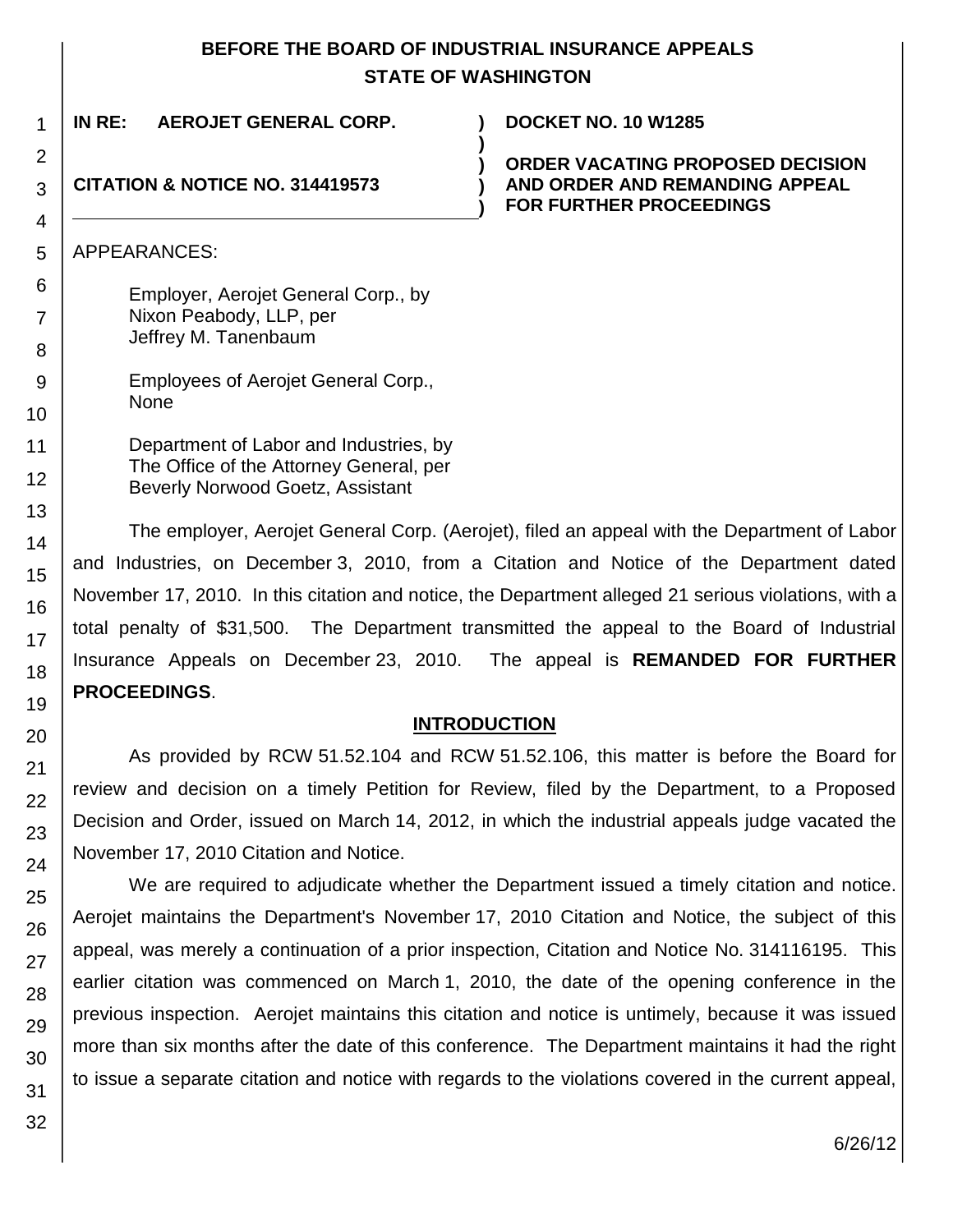1 2 3 4 5 and did so in a timely fashion. Our industrial appeals judge agreed with Aerojet, and concluded the citation and notice before us in this appeal was simply an expansion of the original citation, and was therefore untimely. Aerojet had filed a Motion to Vacate the citation and notice, which was granted in the Proposed Decision and Order. The Department requests that we deny Aerojet's motion, and remand this appeal to schedule hearings on the merits of its appeal.

6 7 8 9 10 11 12 13 14 15 We conclude the Department had discretion to issue the November 17, 2010 Citation and Notice before us. Simply put, the issue in this appeal is whether the Department could commence a second inspection of Aerojet regarding Process Safety Management (PSM) issues, subject to a second statute of limitations, after it concluded its original inspection regarding different violations. We believe there is no legal basis for Aerojet's argument that this citation and notice is untimely. The Department had the legal authority to initiate a separate inspection of Aerojet regarding the alleged violations that are the subject of this appeal. Issued within six months of the May 17, 2010 opening conference, the November 17, 2010 Citation and Notice is timely. Accordingly, we grant the Department's Petition for Review to deny Aerojet's Motion to Dismiss, and remand the appeal to the hearing process.

#### **FACTS**

17 18 19 20 21 22 23 24 25 26 27 28 29 There is an extensive record in this appeal. However, the key facts relevant to our decision are not overly complex and are summarized as follows. In February 2010, the Department received a referral from the federal Occupational Safety and Health Administration (OSHA) regarding a complaint it received from a former Aerojet employee. Aerojet is a company whose employees design, test, fabricate, and conduct research and development of rocket thrusters and engines. The Department's file indicates Aerojet has over 250 employees. It has a jobsite in Redmond, Washington that contains 21 buildings on a multi-acre campus. As part of its manufacturing and testing process, its employees handle various chemicals. These chemicals include hydrazine, a chemical in monopropellant rocket fuel, which is not as hazardous as the following two chemicals used in bipropellant engines: monomethylhydrazine (MMH) and nitrogen tetroxide (NTO). Only the latter two chemicals are sufficiently dangerous to be covered by a PSM program. The Department requires PSM programs for these chemicals because they present special hazards to employees.

30 31 The February 2010 complaint, however, focused only on one former employee's concerns about exposure to hydrazine and pyromax paint. The employee alleged Aerojet did not provide

32

16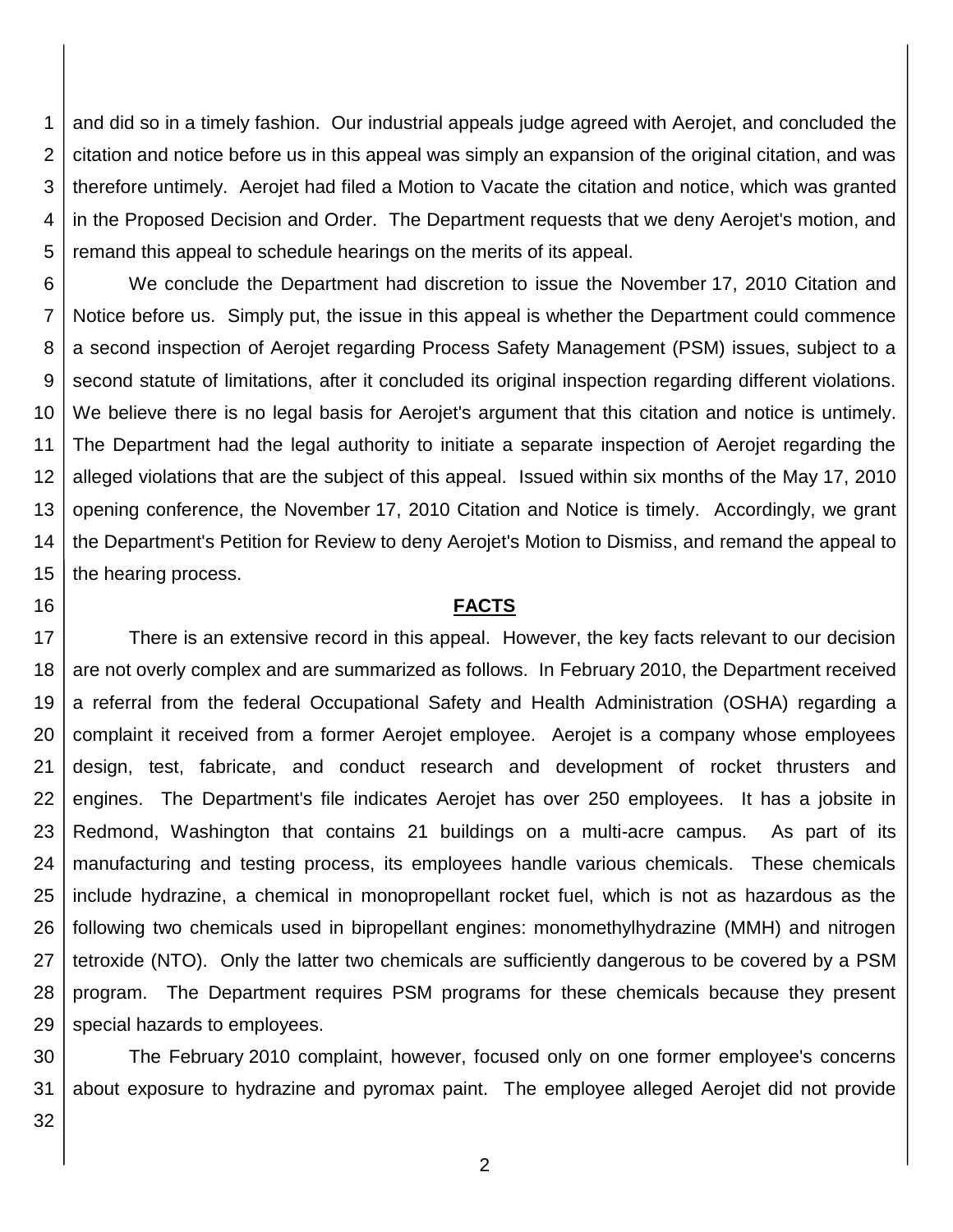1 2 3 4 5 6 7 8 9 10 safe working conditions for employees working with hydrazine. He also alleged he was required to paint the interior of a vacuum chamber in a test lab without being given proper personal protection equipment. This complaint was assigned to an industrial hygienist safety and health officer, Kathryn Brown. She opened Inspection No. 314116195 at Aerojet on March 1, 2010, accompanied by her supervisor, Robert Leo, who was present only to conduct a routine evaluation of her work. Ms. Brown inspected the test lab where hydrazine was used, specifically Cell 104 in one building. The tank the employee had painted was in the same lab. Her inspection was focused almost entirely on employee exposure to hydrazine, specifically medical monitoring, training, and ventilation for technicians who handle this chemical. She also inquired about any employee's exposure to chemicals when the chamber described in the complaint was painted.

11 12 13 14 15 16 17 18 During her inspection, Ms. Brown noticed warning safety signs appropriate for chemicals subject to PSM rules. She asked the Aerojet representatives with whom she was meeting if it had chemicals in its jobsite that would require it to follow these special safety rules. They responded that they used sufficient quantities of MMH and NTO to subject their activities to PSM rules. Although Mr. Leo was not present when Ms. Brown learned this information, she relayed it to him that same day. As part of her job, Ms. Brown asked questions about chemical exposure, and relayed any information indicating an employer was subject to PSM rules to appropriate Department personnel.

19 20 21 22 23 24 25 26 27 28 29 30 31 Mr. Leo was especially interested in the presence of MMH and NTO, and in employer compliance with PSM rules, due to a new OSHA mandated National Emphasis Program (NEP). OSHA requires state programs to comply with its NEP requirements. In July 2009, OSHA issued a NEP directive requiring all states, including Washington, to conduct PSM inspections in at least three facilities with highly hazardous chemicals. The directive required inspections of three different types of workplaces, one for each for the following uses of chemicals. The first should involve the use of ammonia for refrigeration; the second, chlorine for water; and the third, ammonia and/or chlorine for other purposes, or other chemicals. The inspections had to be made with highly trained personnel who met OSHA requirements for conducting these inspections (for example, inspectors had to have "Level 1" qualifications). In March 2010, the Department was in the process of drafting a directive to comply with OSHA's NEP requirements and was also identifying potential employers to inspect as provided by this program. Terry Walley, a Department compliance operations manager who was the Department's PSM specialist and qualified as a Level 1 inspector, testified

32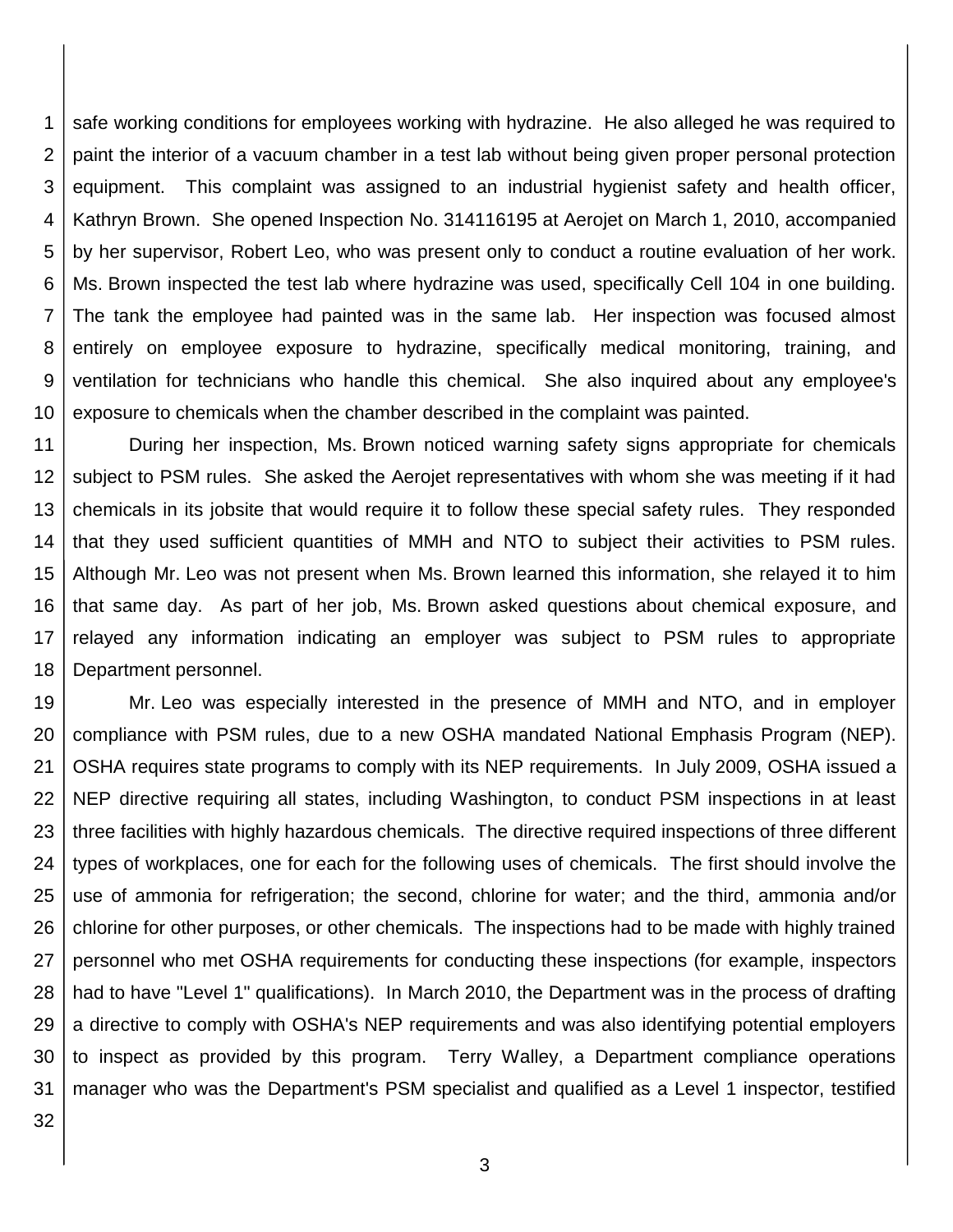1 2 3 4 5 6 7 8 9 10 11 12 13 14 15 16 17 there were 200 to 300 companies in Washington that met OSHA's criteria for its NEP inspections of PSM programs. However, only a few employers qualified under the third prong (which included using chemicals other than ammonia or chlorine). Accordingly, when Mr. Leo learned Aerojet was an employer that possibly met OSHA criteria for this third prong, Department staff sought to verify whether it would actually qualify. Even though an Aerojet employee told Ms. Brown that they were subject to PSM rules, Mr. Leo testified that other employers had erroneously believed they had sufficient chemicals on-site to require compliance with these rules when they actually did not meet the minimum thresholds for coverage. Mr. Leo indicated the Department could not be certain there were sufficient chemicals onsite to subject any employer to PSM rules until an inspection had begun. However, it was obviously prudent to verify whether Aerojet would be likely to have sufficient chemicals in its workplace to qualify under the third prong of the NEP inspections. OSHA had indicated the federal Environmental Protection Agency's (the EPA's) list of hazardous chemicals was one source for selecting employers to target in this NEP program, so Department staff contacted the EPA to check its records regarding Aerojet's use of MMH and NTO. By early March, Trent Elwing, a Department industrial hygienist employed in King County who had PSM training, had confirmed Aerojet probably had sufficient chemicals in its Redmond, Washington workplace to qualify under OSHA's third criteria for NEP inspections.

18 19 20 21 22 23 24 25 26 27 28 29 30 31 The Department issued its directive regarding Washington state's emphasis program for PSM inspections on April 15, 2010. It incorporated the requirements in OSHA's prior directive, and stated this NEP would expire within one year. This meant that all three PSM inspections had to be completed by April 15, 2011. Department personnel testified that PSM inspections are very time consuming and require specially trained staff. An inspector is only assigned one PSM inspection at a time. According to Mr. Leo, a PSM inspection frequently takes six months to complete. A PSM inspection is process oriented, meaning that it is dynamic and is based on a careful inspection of each employer's operations. There are no set criteria employers must meet. Instead, safety evaluations are made based on performance-based standards. Mr. Elwing stated that PSM rules require employers to develop and implement a written program specifying its recordkeeping, operating procedures, hazard analyses, emergency planning, and compliance audits for the chemicals that are covered by the rules. He stated that an inspection requires Department staff to first examine the employer's written PSM program to analyze whether it complies with Department rules. The staff must then determine whether the employer's program is properly implemented.

32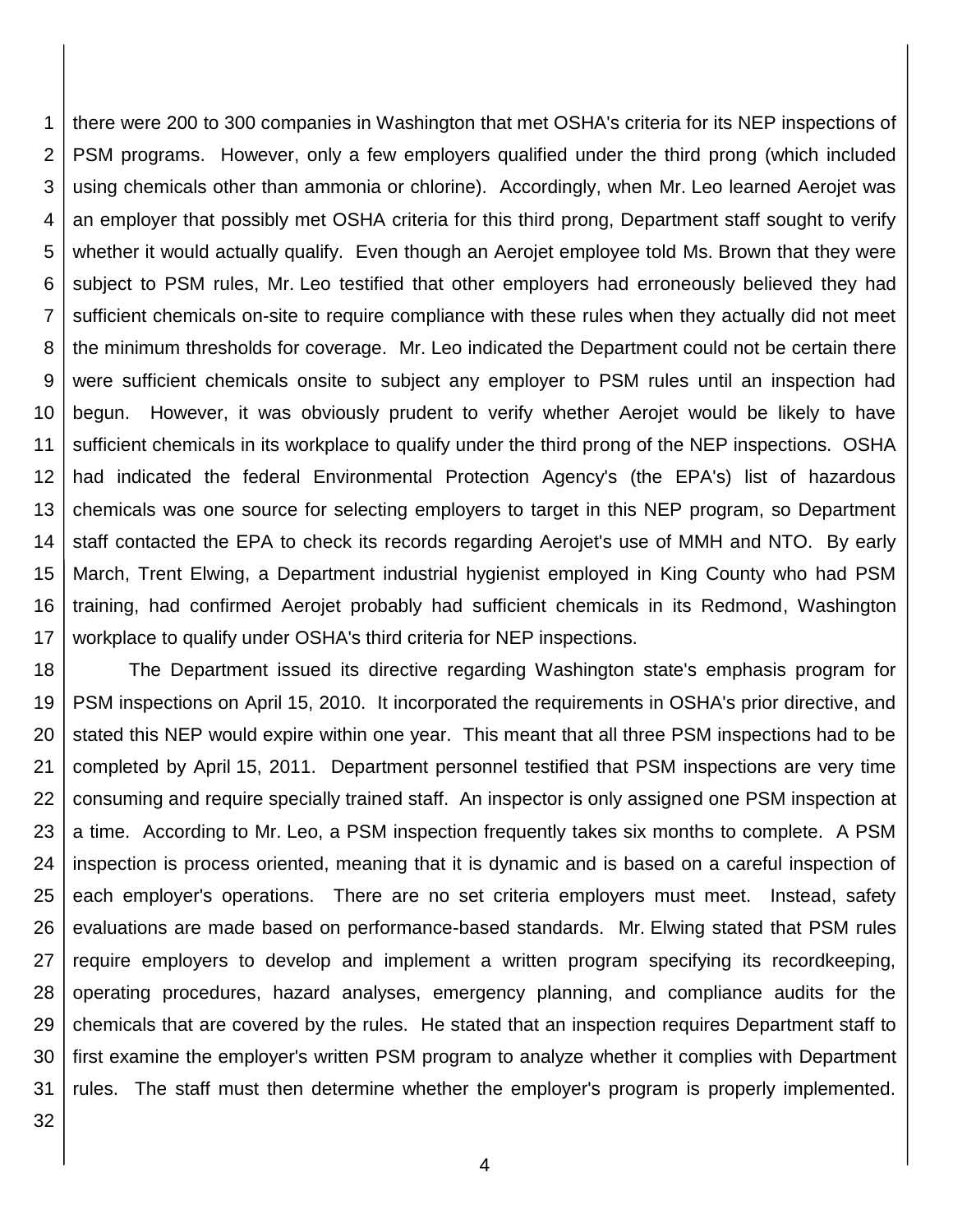1 2 3 4 The Department had to carefully determine which employers to target based on its statewide resources and staff availability before initiating the NEP. As of May 5, 2010, the Department's statewide compliance manager had selected the three employers it would target for the PSM emphasis program. Aerojet was one of them.

5 6 7 8 9 10 11 12 13 14 15 By then, Ms. Brown had almost completed her investigation. The Department did not want to proceed with its NEP inspection of Aerojet until Mr. Elwing and Mr. Walley were available. Ms. Brown has neither the training nor the qualifications to conduct a PSM inspection. Mr. Elwing was the senior industrial hygienist who had been trained in PSM in Region 2, which includes King County (Mr. Leo also had PSM training, but he had not done a PSM inspection and was also a supervisor, and therefore presumably unavailable to undertake this inspection because of his managerial responsibilities). Mr. Elwing, however, lacked Level 1 certification. The Department therefore also had to have Mr. Walley participate in the PSM inspection of Aerojet, because OSHA standards required the participation of a staff person with Level 1 certification. Mr. Elwing and Mr. Walley were unavailable to begin the PSM inspection until May. Mr. Elwing, for example, was engaged in a six-month long PSM inspection of a refinery, which ended then.

16 17 18 19 20 21 22 Mr. Elwing and Mr. Walley decided to have the opening conference in the PSM inspection of Aerojet on the same day that Ms. Brown was going to hold the closing conference in her inspection: May 17, 2010. Mr. Elwing and Mr. Walley believed they would have access to the appropriate Aerojet employees for their opening conference on May 17, 2010, because these individuals would be present for the closing conference in Ms. Brown's inspection. They believed it would be more convenient for Aerojet staff, as well as for them, to have their inspection officially begin on the same day Ms. Brown closed her inspection.

23 24 25 26 27 28 29 30 The Department issued Citation and Notice No. 314116195, based on Ms. Brown's inspection of Aerojet, on June 15, 2010. This citation alleged Aerojet had committed three serious and four general violations, for a total penalty amount of \$3,900. The citations involved specific provisions of WAC Chapters 296-800, 824, and 842. The serious violations focused on employee exposure to hydrazine, due to the employer's failure to provide appropriate emergency washing facilities; adequate emergency response plan to spills, and appropriate safety training for its employees. Aerojet appealed this citation, first to a Department reassumption officer and, ultimately, to the Board. Its appeal was finally resolved by an Order on Agreement of Parties,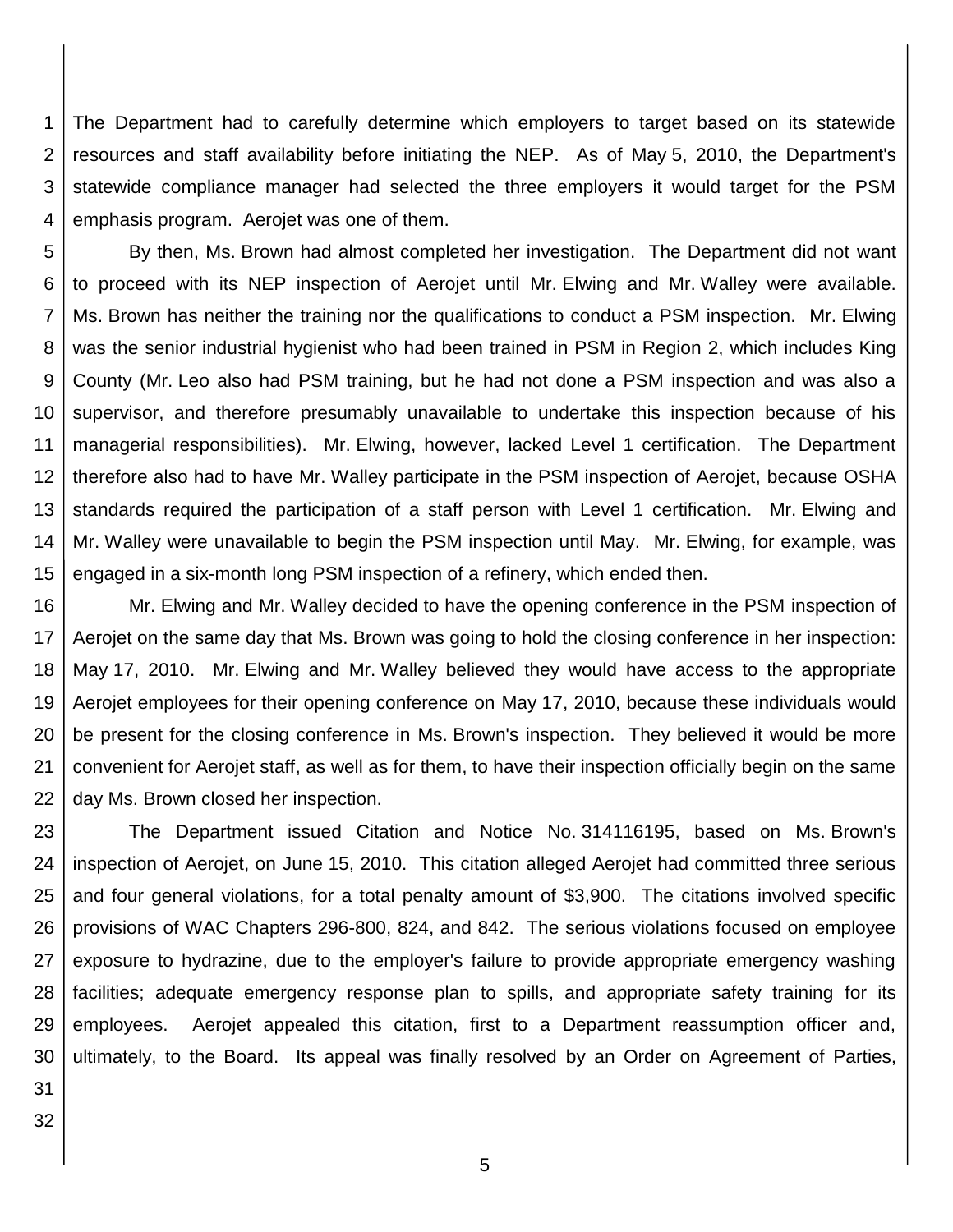1 2 issued in January 2012, which regrouped the citations, and affirmed them as modified, with a total penalty of \$3,000.

3 4 5 6 7 8 9 To return to the opening conference regarding the current citation and notice, Mr. Elwing and Mr. Walley did not know whether Aerojet had violated any PSM rules as of May 17, 2010. They first had to verify that Aerojet was subject to PSM rules. It is unclear when they determined that Aerojet had sufficient quantities of MMH and NTO in its workplace to be subject to these rules (this could have been verified that same day, but our record does not indicate when this was actually done). Department staff did not know whether Aerojet had violated any PSM rules until after the opening conference. Department staff testified they did not notice any specific violations at that time.

10 11 12 13 14 15 16 17 18 The Department inspection conducted by Mr. Elwing and Mr. Walley regarding PSM rules was thorough and lengthy. They were required to inspect all the buildings on the Redmond campus, so this inspection covered a much larger area than the single test lab Ms. Brown inspected in her initial inspection. Presumably, Department staff noted the violations for which Aerojet was cited on different days during their six-month long inspection, while they proceeded to inspect the different aspects and locations of Aerojet's operations. This inspection was further expanded to include a comprehensive inspection of Aerojet's operations in June 2010 (including non-PSM safety rules), because it had been on a Department list of employers due for a routine comprehensive evaluation.

19 20 21 22 23 The Department issued the Citation and Notice that is the subject of this appeal on November 17, 2010, six months after the May 17, 2010 opening conference. This citation alleges 21 serious violations, 20 of which involve PSM violations, and one asbestos violation, for total penalties of \$31,500. These citations allege violations of specific provisions of WAC Chapters 296-62 (the single asbestos violation) and 296-67 (all the other violations).

24

#### **PROCEDURAL AND EVIDENTIARY MATTERS**

25 26 27 28 29 Aerojet filed a Motion to Dismiss the November 17, 2010 Citation and Notice, arguing it was untimely. It maintained that the inspection that resulted in this citation was merely a continuation of the earlier inspection conducted by Ms. Brown. Because this citation was not issued within 60 days of March 1, 2010, the date of the opening conference in the prior citation, it argued it is untimely and should be vacated. Aerojet's motion was based on supporting affidavits.

30 31 The Department responded to the Motion to Dismiss by submitting a brief, also based on supporting affidavits, in which it argued Aerojet's motion should be denied. However, in its original

32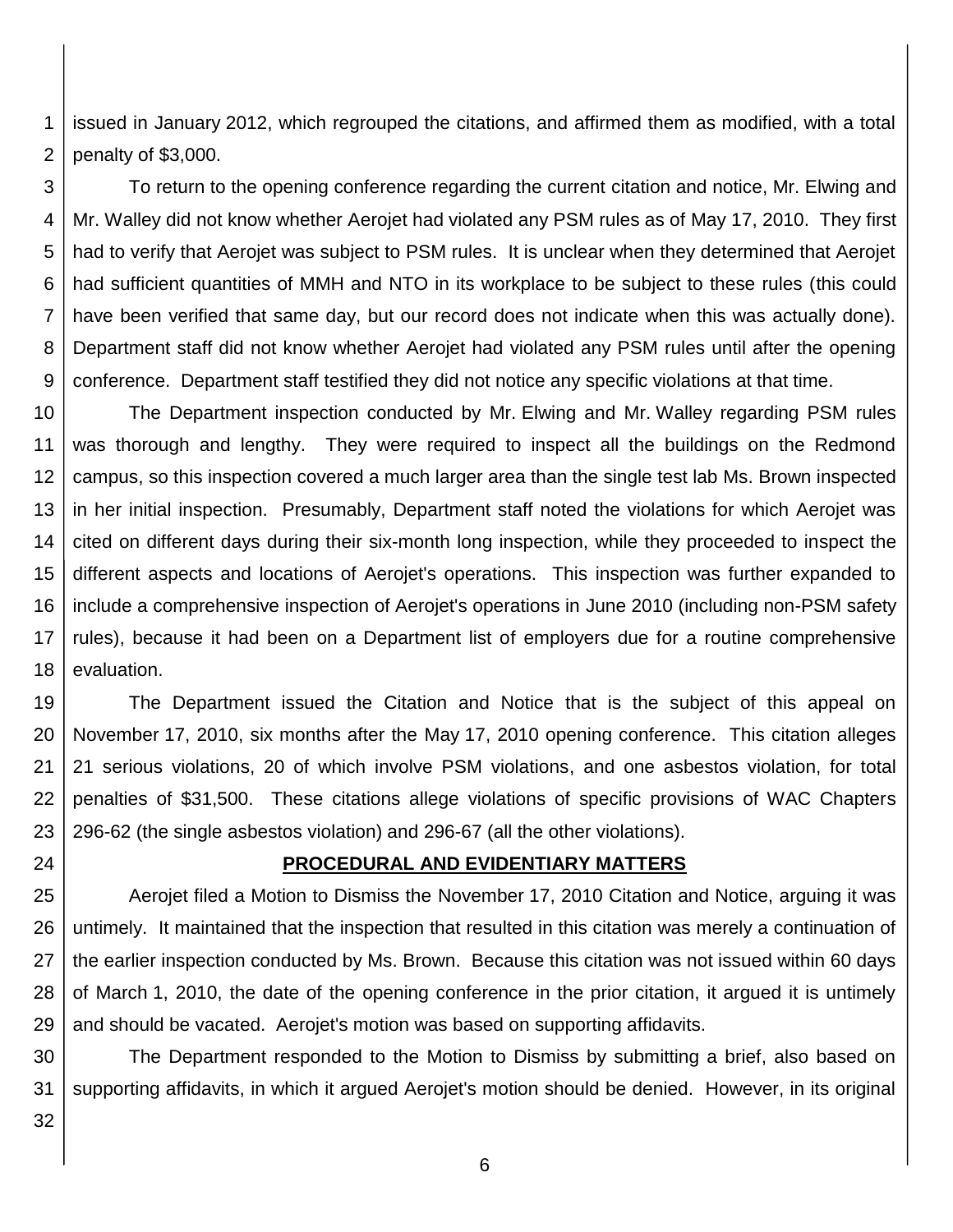1 2 3 4 5 6 7 8 9 10 11 12 brief in response to Aerojet's motion, the Department also maintained there were material facts in dispute about whether the two separate inspections should be considered a single inspection. At the November 3, 2011 hearing on the motion, the employer maintained no material facts were in dispute, and therefore its motion could be granted. The assistant attorney general again stated there were material disputed facts. The industrial appeals judge determined there was a need for a jurisdictional hearing, where witnesses would testify regarding the facts relevant to a determination of whether the November 17, 2010 citation was timely. He converted the first week of hearing time the parties had already reserved for a hearing on the merits of the appeal to a hearing regarding Aerojet's motion to dismiss. The balance of the time originally scheduled for a hearing on the merits of the appeal in January and February 2012 was cancelled. The parties proceeded to present witnesses at this jurisdictional hearing on January 9, 2012, and January 10, 2012. Following the hearing, both parties submitted post-hearing briefs.

13 14 15 16 17 18 19 20 21 22 23 24 We believe the employer's motion could have been decided without an evidentiary hearing because there were no disputed material facts at the time of the November 3, 2011 hearing on the motion. Even after a full evidentiary hearing, we do not believe any of the facts material to our decision are disputed. However, because the parties agreed to proceed with the evidentiary hearing, we considered all the evidence submitted by the parties regarding this motion, including all affidavits, exhibits, and oral testimony. Our record, however, does not contain the affidavits and exhibits originally submitted by the Department in support of its Reply Brief. We have the exhibits and affidavits submitted by the Department in support of its Post-Hearing Brief. From the discussion in the parties' briefs and in our record, these affidavits and exhibits appear identical. However, on remand, we direct our industrial appeals judge to obtain copies of the missing affidavits and exhibits cited as support for the Department's October 6, 2011 Reply Brief so that our record is complete.

25 26 27 28 As a matter of law, Aerojet has the burden of proving the citation and notice before us is untimely. Aerojet has raised an affirmative defense, which required it to prove the citation and notice was untimely by a preponderance of the evidence. Aerojet had the burden of producing sufficient evidence to establish the citation was untimely, based on governing law.

29 30 31 Although our judge erred in some of his evidentiary rulings, none of his errors were prejudicial. We note one error committed by this judge should not be repeated on remand. Our judge had a propensity to interrupt the parties' attorneys to ask questions of witnesses before they

32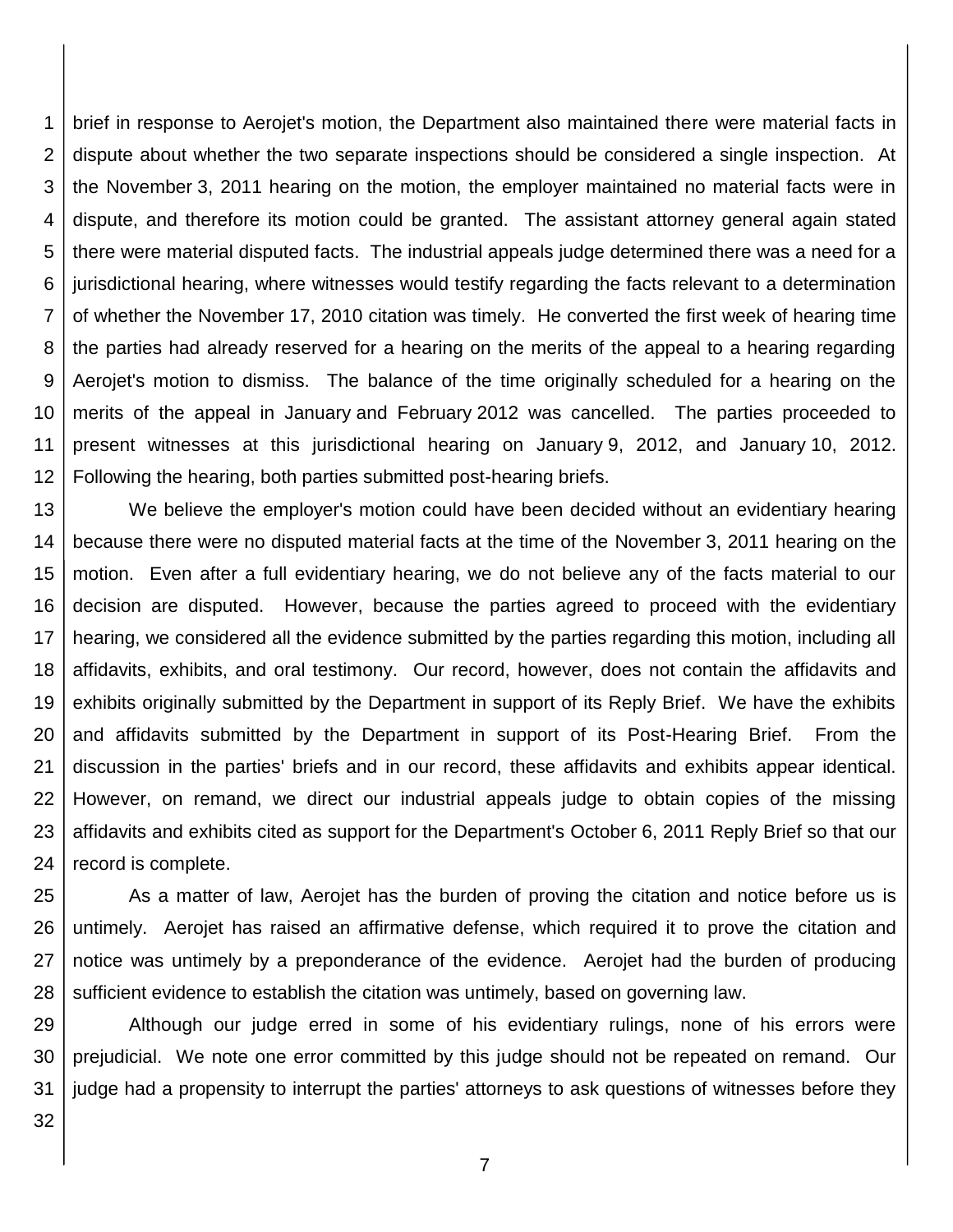1 2 3 4 had completed their initial examinations. On remand for the hearing on the merits, the judge should generally not interrupt the attorneys to ask witnesses his or her own questions during their initial direct or cross-examination of witnesses, except as necessary to clarify our record and to resolve evidentiary and procedural disputes.

#### **DECISION**

6 7 8 9 10 11 12 13 14 15 16 17 The statute of limitations for the issuance of citations is found in RCW 49.17.120(4), which states that "[n]o citation may be issued . . . after the expiration of six months following a compliance inspection, investigation, or survey revealing any such violation." The relevant Washington appellate and Board decisions have all dealt with the timeliness of citations involving a single Department inspection of an employer. They have addressed whether a particular citation was issued within the six-month statute of limitations. These decisions have clearly held that a citation and notice issued within six months of the opening conference is timely. No Washington appellate or Board precedent has addressed the issue before us, namely, whether a second inspection of an employer, begun after the opening conference in the first inspection, must be considered a continuation of the original inspection, making it subject to the original statute of limitations. The citation before us was issued exactly six months after the opening conference in the second inspection. We must determine it timely unless we find it is a continuation of the original inspection.

18 19 20 21 22 23 24 Without binding Washington precedent addressing whether the Department could initiate a second inspection of Aerojet, subject to a second statute of limitations, we look to federal law to resolve this issue. The statute of limitations found in RCW 49.17.120(4) has the same purpose as the six-month statute of limitations contained in OSHA, so it is appropriate to look to federal decisions to determine the appropriate construction of the statute. *Lee Cook Trucking and Logging v. Department of Labor & Indus.*, 109 Wn. App. 471 at 478 (2001); *In re Olympia Glass Co.*, BIIA Dec., 95 W445 (1996).

25 26 27 28 29 30 31 Both Aerojet and the Department discussed several federal cases in their briefs. Aerojet relied on two federal cases in support of its motion in its original brief. Neither case concerned the factual situation before us in this appeal: determining whether a second inspection of an employer is entitled to a new statute of limitations. These cases both concerned the timeliness of single violations issued to employers. In *Kaspar Electroplating Corp.*, 16 OSHC (BNA) 1517 (1993), the Occupational Safety and Health Review Commission found a citation timely even though it was issued more than six months after the opening conference was scheduled to begin. In that case,

32

5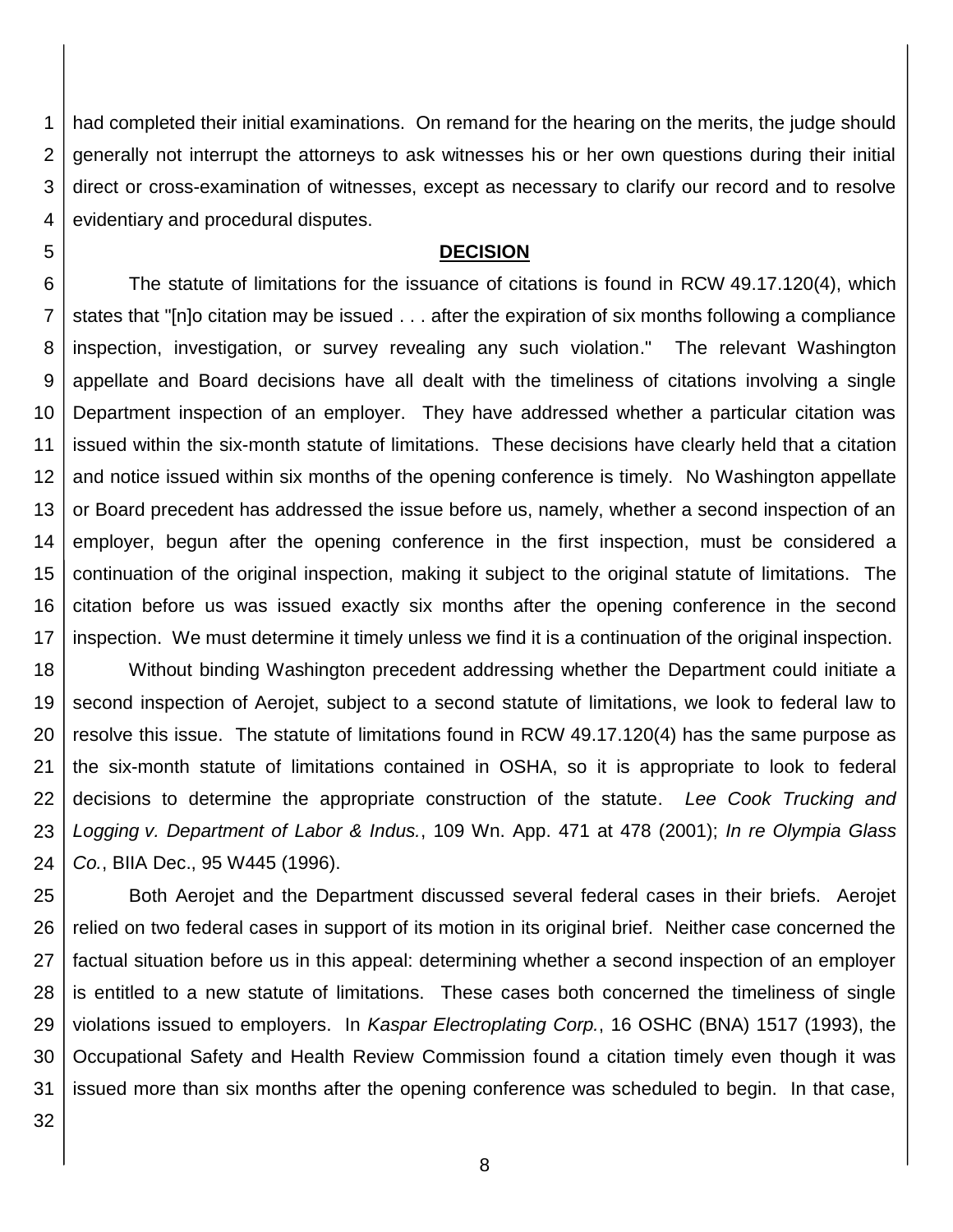1 2 3 4 5 6 7 8 an OSHA inspector attempted to open an inspection on March 19, 1990 or March 20, 1990, but was not allowed on the employer's premises until March 21, 1990 to March 23, 1990, because of undisclosed legal issues. The citation was issued on September 20, 1990. Even though it was issued more than six months after the inspector attempted to proceed with the opening conference, it was found timely. It was issued within six months of the inspector's first entry onto the workplace, when the actual opening conference was held. This was within six months of when the violation in question (a machine guarding violation) was initially observed. We did not find this case to be relevant to this appeal.

9 10 11 12 13 14 15 16 17 18 19 20 21 22 23 24 25 26 27 28 Aerojet also relied on *Sun Ship, Inc.*, 12 OSHC (BNA) 1185 (1985). This is the only case cited by either party that determined a citation and notice was untimely. However, this appeal is distinguishable because it concerns when the statute of limitations began to run during a single inspection. On August 17, 1979, in response to a complaint, an OSHA inspector asked Sun Ship to provide it with complete OSHA injury/occupational disease logs, listing the affected employees by name. The employer refused to do so. The Department did not issue its citation until May 20, 1980, more than six months later. The Occupational Health and Safety Review Commission found the citation untimely because it was issued more than six months after the initial conference, when the violation was found to have occurred. This decision is also irrelevant to the situation before us, because it does not address the appropriate statute of limitations to be applied during a second inspection of an employer. Its holding, that the statute of limitations begins when a violation was actually discovered (or reasonably should have been discovered), has not been violated here. No PSM or asbestos violations were or could have reasonably been discovered prior to the date of the opening conference for the citation and notice involved in this appeal. Ms. Brown, who conducted the initial inspection, had neither the qualifications nor the training to discover any PSM violation during the course of her inspection. She also was responding to a specific complaint regarding employee exposure to different chemicals in one lab, instead of an overall inspection of the employer's PSM and overall operations throughout its entire campus. In short, there is no evidence that Ms. Brown discovered any PSM violations, or that she reasonably should have discovered them, during her initial inspection.

29 30 31 The Department has correctly identified and summarized several cases that support its contention that the citation and notice involved in this appeal is timely. We found one case to be directly on point and dispositive. *Sec'y. of Labor v. Dayton Tire,* OSHRC No. 94-1374, 1994

32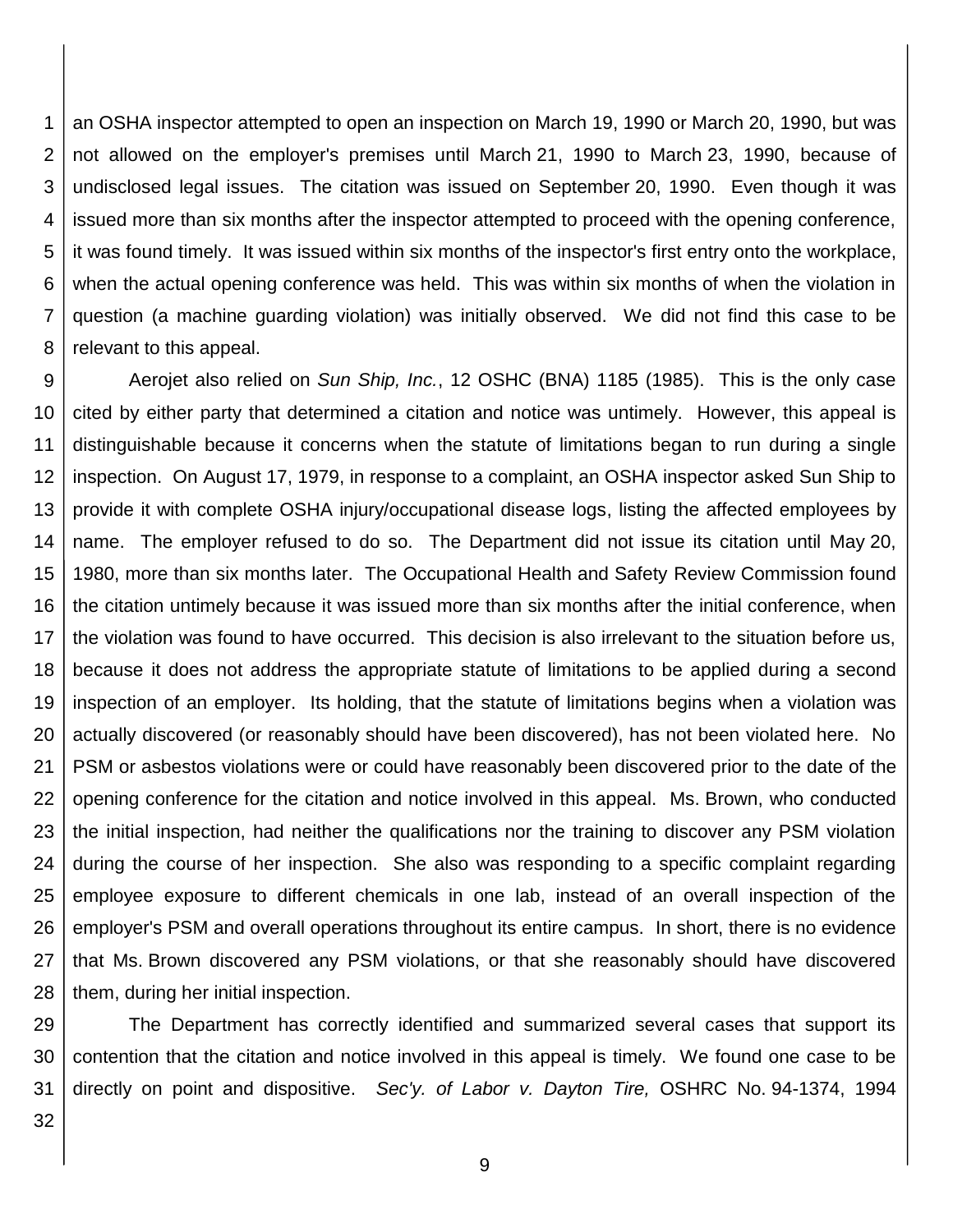1 2 3 4 5 6 7 8 9 10 11 12 13 14 15 16 17 18 19 20 WL 913343 (July 26, 1994). In this appeal, three inspections of an employer occurred within a short time period. OSHA staff initially inspected the employer on May 6, 1993, in response to an employee complaint regarding alleged ergonomic hazards. During May through September, inspectors investigating this complaint also observed violations of lock-out/tag-out rules. Their plan to focus on these violations took a back seat when a subsequent inspection began in October 1993, following a fatal accident. After issuing citations dealing with the fatality in November 1993, OSHA staff finally issued citations dealing with the lock-out/tag-out violations in April 1994. Because the lock-out/tag-out violations continued to exist during the six months preceding the issuance of the citation and notice, the OSHRC held it was timely, even though these violations were initially observed eleven months earlier. The Commission held the statute of limitations was not tolled as of the date the inspectors initially noticed these violations during the first inspection. It noted that OSHA staff has the prosecutorial discretion to determine when to cite an employer. The fact that its staff could have issued an earlier citation addressing the lock-out/tag-out violations does not preclude them from alleging equivalent violations based on their findings during a subsequent inspection. *Dayton Tire,* at 3, citing *Safeway Store No. 914*, OSHRC No. 91-373 at 5, 1993 WL 522458 (December 16, 1993). Because the lock-out/tag-out violations were definitely apparent during OSHA staff's initial inspection, this situation amply covers the situation involved in this appeal. The Department staff did not know that Aerojet violated any PSM or asbestos rules during Ms. Brown's initial inspection. Based on *Dayton Tire* and *Safeway Store No. 914*, this citation and notice is timely.

21 22 23 24 25 26 Aerojet has not cited any federal precedent to support a conclusion that a second inspection of an employer, begun immediately after an initial inspection, is subject to the statute of limitations governing the first inspection. We found no precedent in federal or state law that would support granting Aerojet's Motion to Dismiss. In addition to relying on several federal cases, the Department maintains there are several legal and policy rationales for determining this citation and notice is timely. We will only address some of these arguments here.

27 28 29 30 31 Washington law clearly allows the Department prosecutorial discretion to determine whether it should expand the scope of an inspection, amend a prior citation, or initiate a new inspection in circumstances such as this one. RCW 49.17.050(6) allows the Department latitude to adopt rules governing the method and manner of its inspections as it sees fit. WAC 296-900-12005 allows the Department to expand the scope of an inspection to include an entire workplace, at its discretion.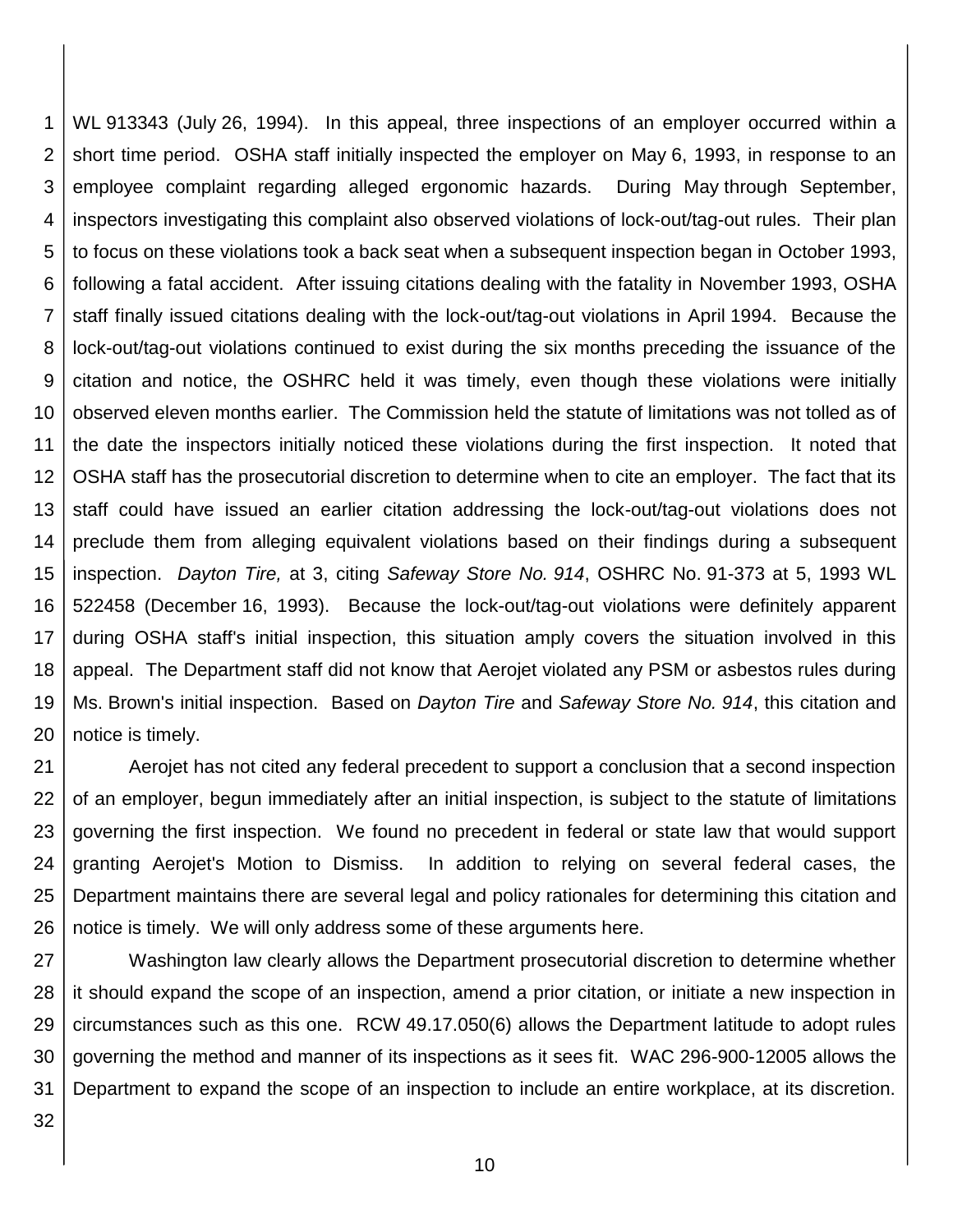1 2 3 4 5 In this respect, Washington is consistent with federal law. As Mark Rothstein, the author of the *Occupational Safety and Health Law* treatise has noted, the OSHRC has rejected the argument that the six-month statute of limitations period begins to run when the "violative condition first came into existence." Rothstein, Mark, *Occupational Safety and Health Law*, Sect. 11-6, at 434 (2012 edition).

6 7 8 9 10 11 12 13 Mr. Rothstein also notes that OSHA can amend an already issued citation more than six months after a violation occurred without violating the statute of limitations, provided the violation existed within six months of the date the original citation was issued. *Occupational Safety and Health,* at 435. This is consistent with Washington law. The Board has allowed citations to be amended both before and after a hearing, so long as an employer is not prejudiced by the amendment. *In re Jeld-Wen of Everett*, BIIA Dec., 88 W144 (1990). The amended citations in such cases were obviously issued more than six months following the original inspections, but were nonetheless timely.

14 15 16 17 18 19 If the Department can amend its pleadings more than six months after a violation occurred, it would be inconsistent to hold that it cannot choose instead to issue a second citation. The Department had the prosecutorial discretion to determine whether to initiate a second inspection of Aerojet, or to expand the scope of its initial inspection. The key issue is whether the alleged violations existed during the six months before the citation is issued. This issue, obviously, can only be resolved during a hearing on the merits of the appeal.

20 21 22 23 24 25 26 27 28 29 30 31 We also note that WISHA is a remedial statute. As such, its provisions are liberally construed to protect the health and safety of all Washington workers. *Stute v. P.B.M.C., Inc.*, 114 Wn.2d 454 (1990). Vacating the citation would undercut the purpose of the Act. The Department's initial inspection of Aerojet was of limited scope: involving a single lab building and focused on employee exposure to hydrazine and pyromax paint. If we were to hold that the Department was required to proceed with its PSM and comprehensive inspection of Aerojet within six months of Ms. Brown's opening conference, we would hinder the Department's ability to successfully investigate this and future violations. The Department staff convinced us it did not have qualified inspectors available to proceed with a PSM inspection of Aerojet until mid-May 2011. The Department should not have had to proceed earlier. That would have been disadvantageous not just to the Department, but also to Aerojet and its employees, who deserve to have inspections done by personnel with appropriate expertise.

32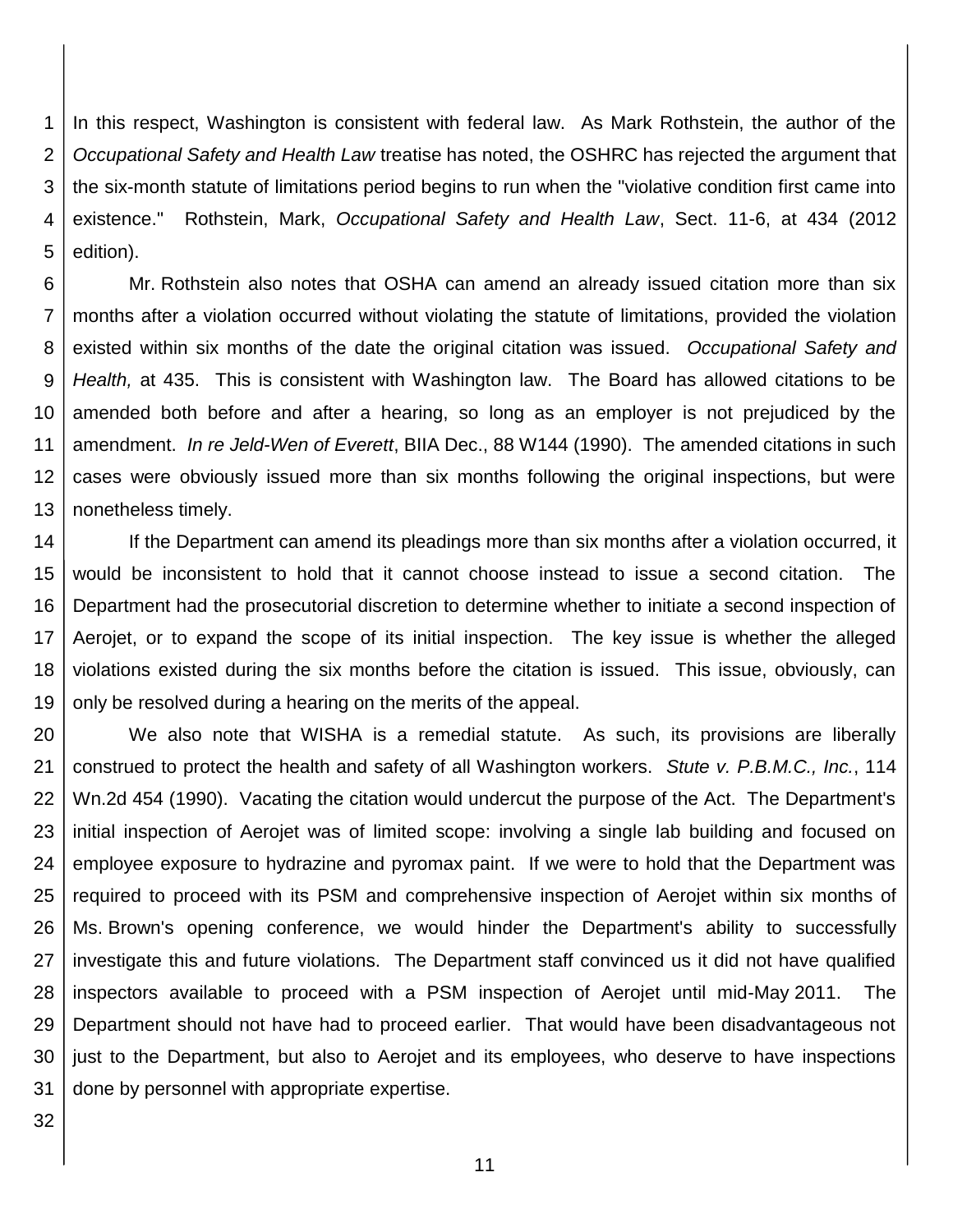1 2 3 4 5 6 7 Mr. Leo also stated that during the five years prior to his testimony, the Department had initiated opening conferences in second inspections of employers on the same day it held closing conferences regarding their initial inspections approximately 120 times a year. A decision dismissing this appeal could therefore have significant repercussions. Without precedent for deciding the statute of limitations in the first inspection governs the second inspection in such cases, we decline to make a decision that would clearly require a significant change in the Department's investigative procedures.

8 9 10 11 12 13 14 15 16 17 18 19 20 21 22 23 24 25 26 Based on our decision that the Department was legally entitled to open a second inspection of Aerojet immediately after the closing conference in Ms. Brown's initial inspection, we find the citation and notice involved in this appeal timely. Both parties ask us to reexamine prior Washington cases finding that citations issued within six months of opening conferences are timely. We see no reason to reexamine this issue in this appeal. Neither the appellate courts nor our prior decisions have issued a general interpretation of the statutory mandate prohibiting the issuance of a citation "after the expiration of six months following a compliance investigation . . . revealing any such violation." RCW 49.17.120(4). As we have acknowledged, based on this language, the six-month limitation could begin to run from (a) the opening conference, (b) the date each violation is discovered, or (c) the date of the closing conference. We have declined to rule which date is most appropriate in prior appeals, because they involved cases where the Department's citations had been issued within six months of the date of the opening conference. This is the earliest possible tolling date for the statute of limitations. Accordingly, a citation issued within six months of the opening conference would be timely under any of these interpretations. *In re Erection Company*, Dckt. No. 02 W0078 (May 3, 2004). This is in accord with the only appellate decision interpreting this statute, which held a citation issued within six months of the opening conference was timely. *Inland Foundry v. Department of Labor & Indus.*, 106 Wn. App. 333, 338 (2001). It is also in accord with our other decisions on point. *See, for example, In re Martinez, Melgoza, and Assoc., Inc.*, Dckt. No. 99 W0438 (August 23, 2002).

27 28 29 30 31 In conclusion, the November 17, 2010 Citation and Notice is timely. We deny Aerojet's Motion to Dismiss, vacate the Proposed Decision and Order, and remand this appeal to an industrial appeals judge, as provided by WAC 263-12-145(4), to schedule further proceedings on the merits of its appeal. The parties are advised that this order is not a final Decision and Order of the Board within the meaning of RCW 51.52.110. At the conclusion of the further proceedings,

32